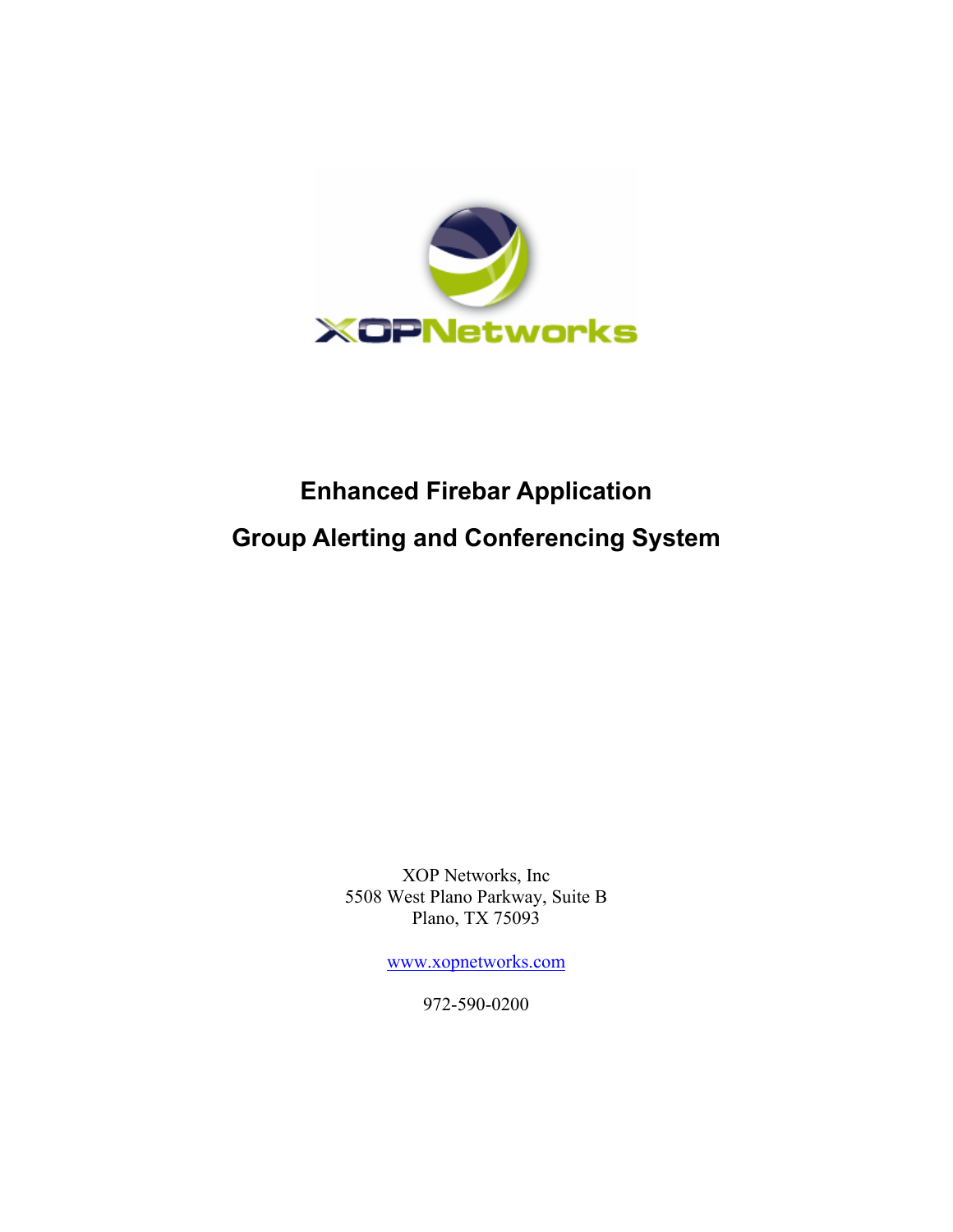# **Introduction**

The current focus on improving homeland security provides an opportunity to further enhance the nation's emergency communications systems. The need for emergency communications exists both in urban as well as in rural communities.

In urban areas, many of the enterprises (airports, electric utilities, hospitals, schools, prisons, manufacturing plants etc.) find themselves facing emergency situations every now and then. After an emergency occurs, the authorities try to manage the situation by making frantic phone calls to 911 operators and/or paging their own security personnel. Most often, the response to the emergency situation is 'after the fact' instead of executing a proactively well thought out plan.

In rural communities, emergency services are sometimes provided by voluntary firemen. The incumbent phone company provides a 'Firebar' service to the voluntary firemen to facilitate communications between multiple individuals responding to an emergency situation. This service notifies the firemen about the emergency situation at hand and also places them in a conference so that they can co-ordinate their efforts. Some of the 'Firebar' systems deployed in the rural areas are limited in various ways. These systems have limited number of audio conferencing ports (usually 8 or less) and are limited in terms of provisioning multiple phone numbers that may belong to an individual fireman. Most of these systems are built using twenty-year old analog technology.

XOP Networks, Inc., a company with expertise in audio conferencing technology has pioneered next generation of emergency response systems. This paper describes the benefits of the **Enhanced Firebar** application now available on XOP Network's Group Alerting and Conferencing Server product.

#### **The XOP Networks' Pro-active Approach**

We now live in the post 9/11 era. Manmade and natural disasters are a fact of life and will continue to happen. We have to equip our cities and communities with capabilities that help them proactively plan for and cope with these emergency situations swiftly. The first few minutes are crucial during an emergency situation and if communications between the first responders in those crucial minutes can be speeded up, then the loss of life and property can be minimized. The XOP Networks' Enhanced Firebar application is designed with that objective in mind.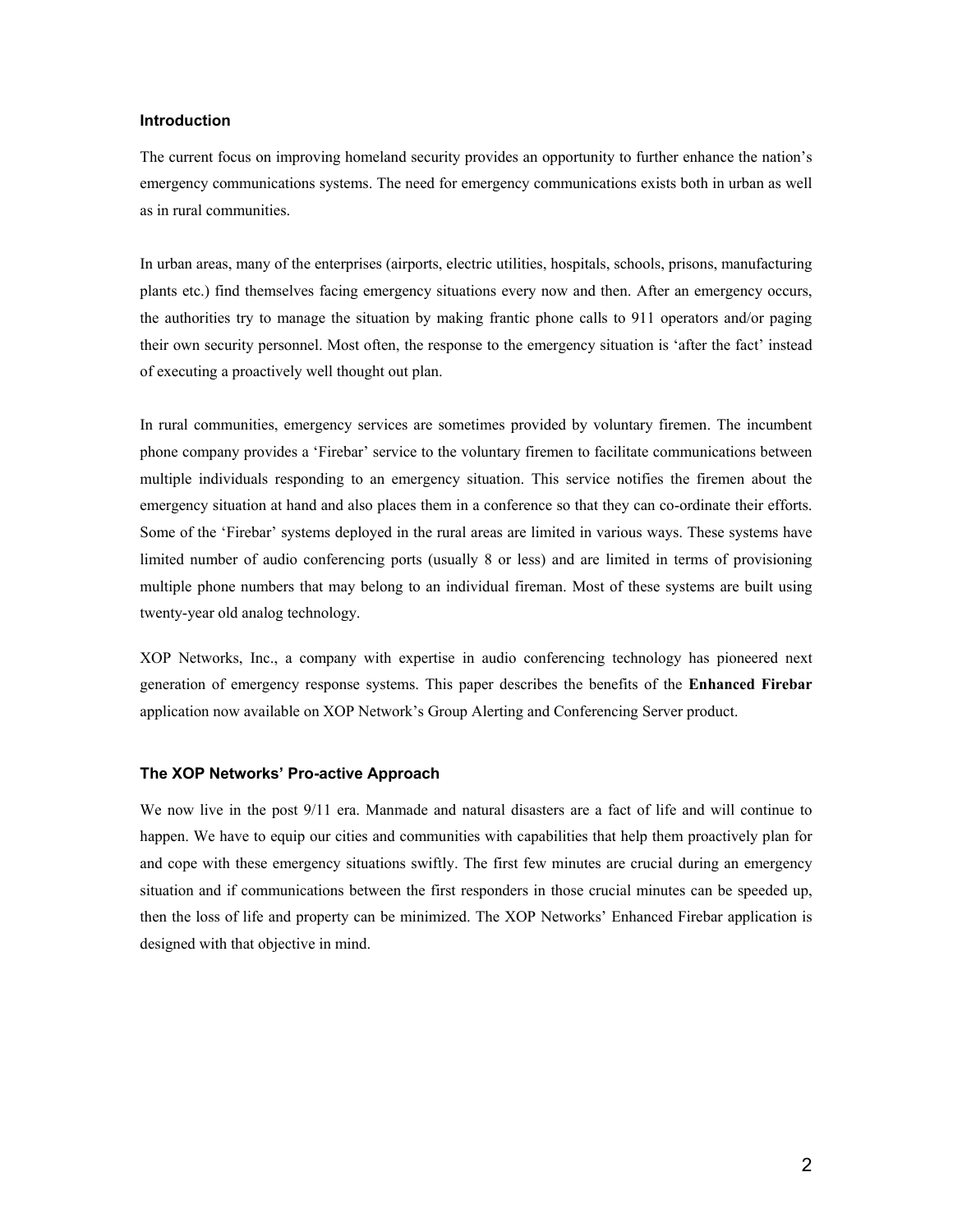# **How does it work?**

When configuring the Enhanced Firebar application, the system administrator can set up multiple emergency specific call-out lists or '**emergency groups'.** Each emergency group contains the contact information of first responders who will respond to a particular type of emergency. Figure 1 shows a pictorial of the emergency specific groups on a given system. A first responder may be part of multiple emergency groups.

|                | Moderator Area    |    | Group Setup    |                       |                     |      |               |  |
|----------------|-------------------|----|----------------|-----------------------|---------------------|------|---------------|--|
| ⚠              | Home              |    | <b>ADD</b>     |                       |                     |      | <b>DELETE</b> |  |
| ₩              | Participant Setup |    | S.No. Group ID | <b>Group Name</b>     | <b>Participants</b> | Edit | <b>Delete</b> |  |
|                |                   | Œ  | 77840          | 5 Alarm Fire          | Preston Baker       | Edit | г             |  |
| πň             | Group Setup       | 2. | 29545          | <b>Bomb Explosion</b> | Jeff Box<br>۰       | Edit | г             |  |
|                |                   | W. | 81881          | <b>Chemical Spill</b> | Eric Johnson        | Edit | г             |  |
| 73             | Conference Setup  | 4. | 84407          | Gas leak              | Mike Burbatt<br>ю   | Edit | г             |  |
|                |                   | ÆЮ | 65907          | Prison escape.        | Don Murray<br>ы     | Edit | г             |  |
| $\mathbb{Z}^3$ | Manage Profile    | 6. | 35117          | rich's grp            | Jeff Box<br>鷪       | Edit | П             |  |
|                |                   |    |                |                       |                     |      | 1             |  |
| ×              | Download Area     |    |                |                       |                     |      |               |  |
| $\mathbf{?}$   | Help              |    |                |                       |                     |      |               |  |
|                | Logout            |    |                |                       |                     |      |               |  |

**Figure 1 – Group Set Up Page**

For each individual first responder, the system can store up to four telephone numbers, email address,  $SMS<sup>1</sup>$  and Pager address. The system assigns a unique Activation PIN to each emergency session. This Activation PIN 'remembers' all the contact related details of individual members of the group e.g., their multiple phone numbers (cell, office, home etc.), their e-mail, SMS or pager addresses etc.

In the event of an emergency, the person responsible for initiating the conference between the group members, calls into the conference bridge and enters the Activation PIN in response to an IVR session. The system then blast-dials to all the 'available' group members simultaneously. As part of the dialing out process, it tries to 'find' the group members at one of the four given phone numbers. If a group member is not available at his/her first number, it will try to find him/her at the  $2^{nd}$  number, then the  $3^{rd}$  number, and

 $\overline{a}$ 

<sup>&</sup>lt;sup>1</sup> Short Message Service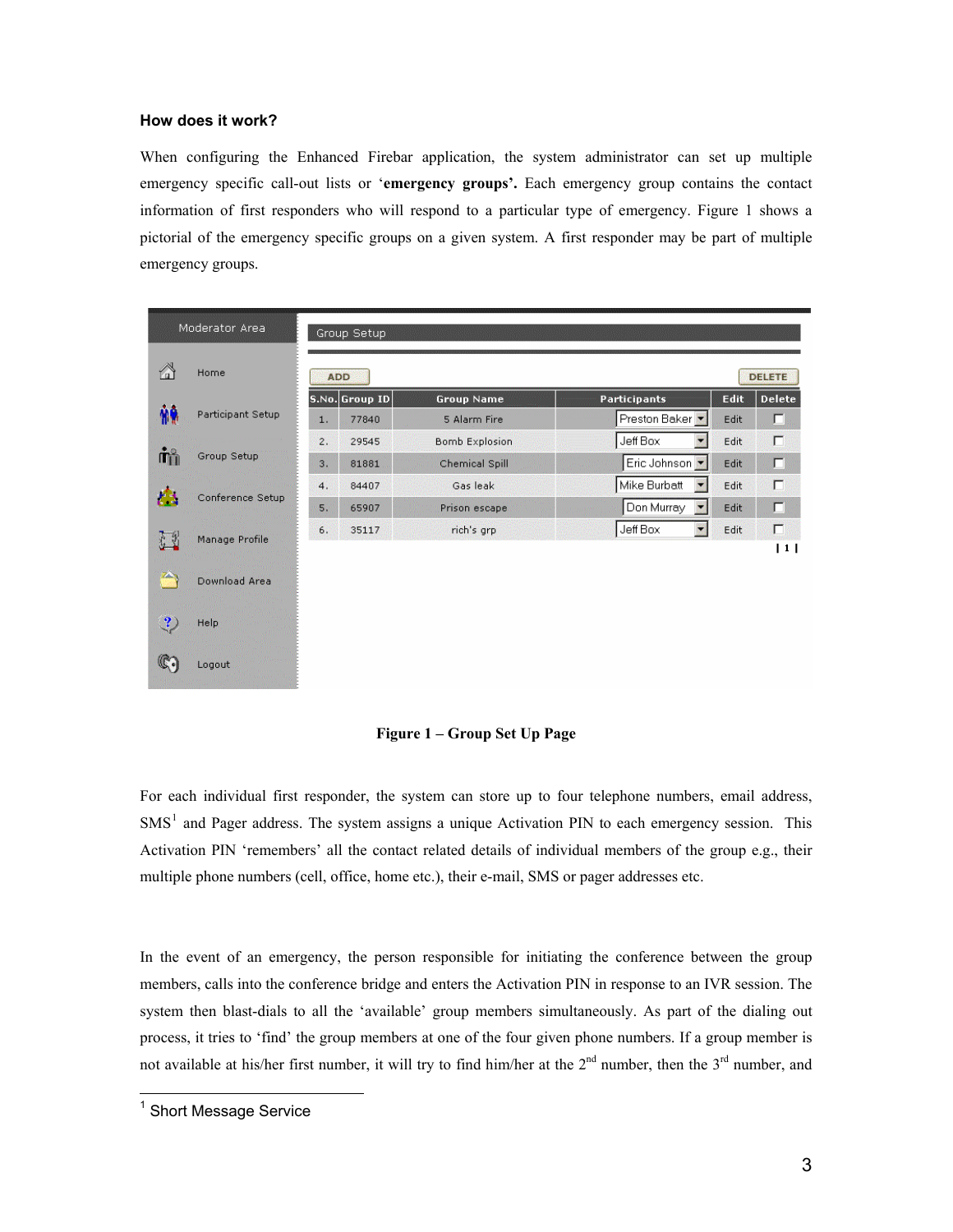then the 4<sup>th</sup> number respectively. While the system is trying to dial out and locate the group members, it will, in parallel also send out emergency related alert messages to the member's e-mail, SMS and pager addresses. The alert message contains information that a member can use to dial back into the ongoing audio conference. The intent here is to bring together as many emergency related group members together on the conference call as possible and as quickly as possible.

### **The Benefits of the XOP Networks' Proactive Approach**

There are several benefits of the proactive approach described above:

- 1) By having to pro-actively create 'emergency specific' groups, the agencies involved in handling emergencies are forced to pre-planning as the group members may belong to different organizations (Fire, Police, EMS etc.). This approach leads to better inter-agency co-operation before the emergency and better co-ordination when responding to one.
- ) By 'blast dialing' multiple first responders in parallel reduces the overall time required to reach all 2 of the first responders.
- 3) Use of 'find-me' capability further improves the probability of reaching an individual first responder.
- 4) By simultaneously sending email, SMS and Pager based messages to first responders, further helps in disseminating emergency related information quickly.
- 5) Use of audio-conferencing allows responsible parties to start communicating with each other quickly - usually in less than a minute.
- 6) By keeping a record of the audio and the accompanying event log with time stamps, post-event analysis is simplified.

All of the capabilities described above contribute towards making XOP Networks' Enhanced Firebar application an excellent tool for improving communications between the first responders when faced with an emergency situation.

#### **onclusion C**

This paper described a proactive approach to handle communications during emergency situations. Using the proactive approach, all the appropriate first responders required to handle a given emergency can be